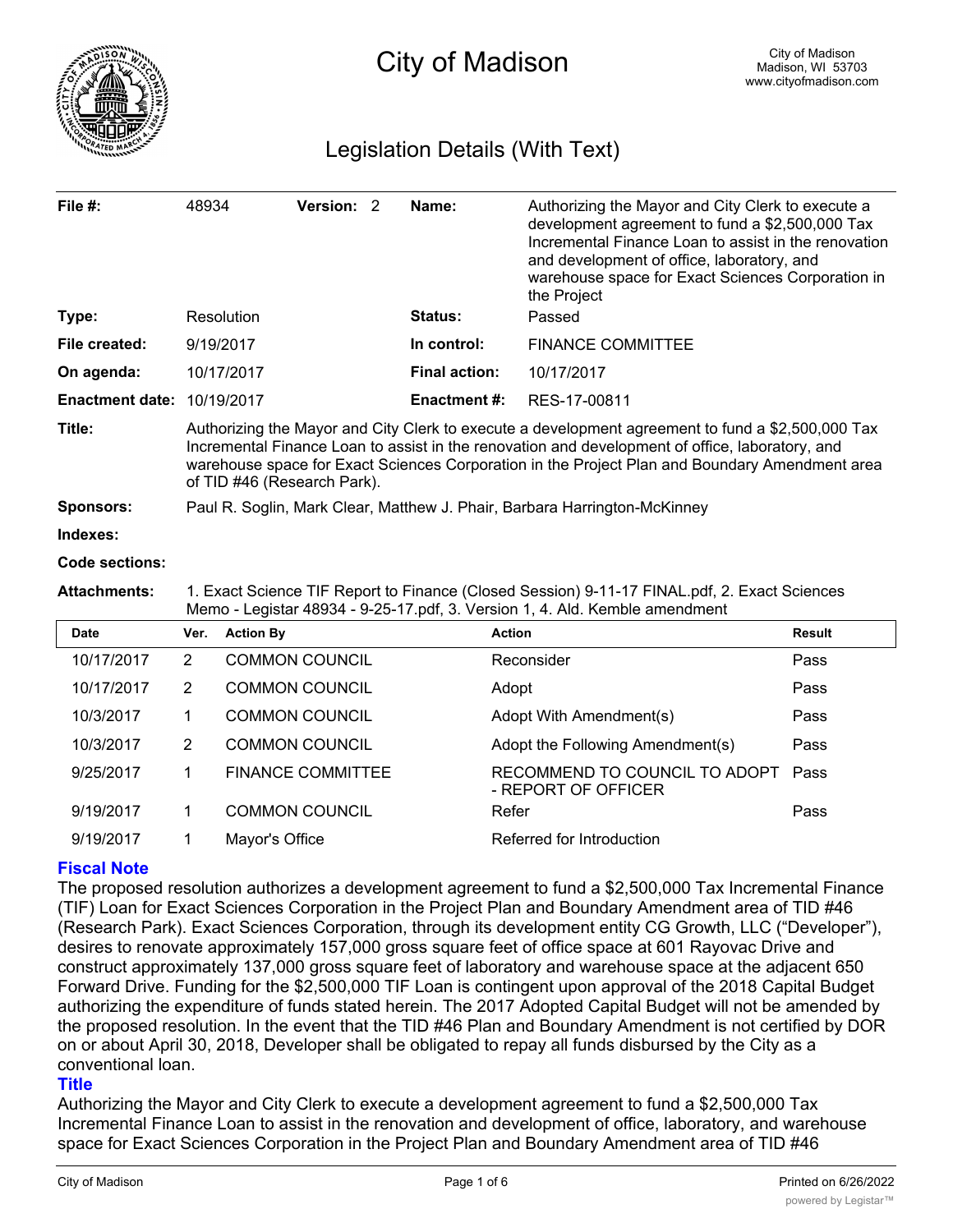### **File #:** 48934, **Version:** 2

(Research Park).

**Body**

WHEREAS the Common Council adopted the current TIF Policy on February 25, 2014; and,

WHEREAS this TIF Policy contemplates "Jobs Projects" that foster the retention and creation of new employment opportunities throughout the community; and,

WHEREAS employers in the "Medical/Biotechnology" field are identified as eligible for "Jobs Projects;" and,

WHEREAS Exact Sciences Corporation is an existing Madison employer involved in the research and production of a colorectal cancer screening test; and,

WHEREAS Exact Sciences Corporation ("Employer") through its development entity CG Growth, LLC ("Developer") desires to renovate approximately 157,000 gross square feet of office space at 601 Rayovac Drive ("Office Component") and construct approximately 137,000 gross square feet of laboratory and warehouse space at the adjacent 650 Forward Drive ("Laboratory Component"); and,

WHEREAS Exact Sciences Corporate will retain, create, or maintain 250 full time equivalent ("FTE") jobs that pay a living wage within the Laboratory component for five years beginning upon occupancy; and,

WHEREAS the property being purchased by CG Growth, LLC is home to the former headquarters of Spectrum Brands; and,

WHEREAS the property has sat vacant since Spectrum Brands moved from the site in 2013; and,

WHEREAS City plans and zoning call for continued employment use at the site; and,

WHEREAS the size (157,000 square feet), age (over 30 years), and condition of the office building suggest that it will be challenging to find a suitable employment user for the site; and,

WHEREAS should CG Growth, LLC not move forward with this project, there exists a risk that the building will remain vacant for an indeterminate amount of time; and,

WHEREAS the property is located in a neighborhood in great need of employment opportunities, in proximity to the Park Edge/Park Ridge Neighborhood Resource Team Focus Area; and,

WHEREAS through the Laboratory Component of the project at 650 Forward Drive, Exact Sciences Corporation will provide at least 250 guaranteed new FTE positions to the City of Madison, with an additional 350 FTE relocated and new positions at the Office Component of the project at 601 Rayovac Drive; and,

WHEREAS Exact Sciences Corporation has pledged to work with the nearby Park Edge/Park Ridge Employment Center to connect neighborhood residents with employment opportunities within the facility; and,

WHEREAS CG Growth, LLC submitted a TIF Application to the City of Madison and the project qualifies for TIF assistance under the "Jobs Project" category of the City's TIF Policy; and,

WHEREAS to move forward with the project, CG Growth, LLC requires an investment of \$2,500,000 of TIF, representing approximately 55% of the net present value of tax increment generated by the project; and,

WHEREAS 55% exceeds the gap analysis waiver policy of providing 40% of the net present value of tax increment generated by a project.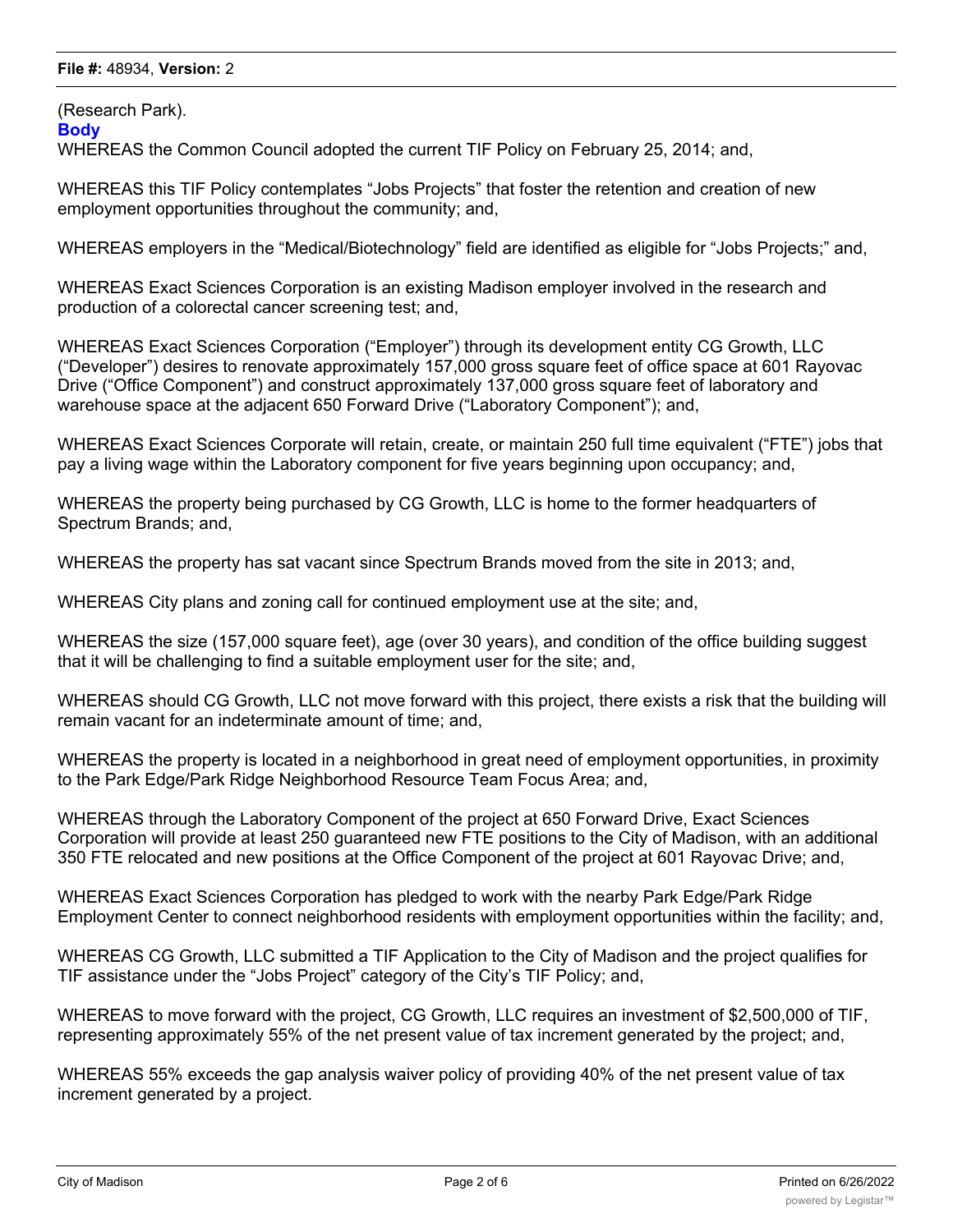#### **File #:** 48934, **Version:** 2

NOW THEREFORE BE IT RESOLVED that the City herby finds and determines that the Project is consistent with the public purposes of Tax Increment Finance Law and plans and objectives set forth in the City of Madison TIF Policy.

BE IT FURTHER RESOLVED that the City finds that the project warrants a "Jobs Project" gap analysis waiver of approximately 55% of the net present value of the tax increment generated by the project given the project involves the reuse of a significant vacant facility, the attraction of new jobs to a neighborhood in great need of employment opportunities, and a willingness of Exact Sciences Corporation to connect neighboring residents with employment opportunities within the facility.

BE IT FURTHER RESOLVED that funding is subject to the following conditions:

1. The Project. Developer and Employer agree to renovate and develop on the Property:

a. Approximately 157,000 gross square feet of office space at 601 Rayovac Drive ("Office Component") and 137,000 gross square feet of laboratory and warehouse space at 650 Forward Drive ("Laboratory Component") (together the Office Component and the Laboratory Component are referred to as the "Project").

b. Retain, create or maintain 250 full time equivalent ("FTE") jobs that pay a living wage, as defined by the City, (the "FTE Jobs") within the Laboratory Component for five years beginning upon occupancy of the Laboratory Component by the Employer. The City recognizes and agrees that Employer is entitled to rely on the transfer of some or all employees of other of Employer's facilities to the Laboratory Component to satisfy this obligation in the event those facilities close or the transferred jobs are from outside the City of Madison.

Form of Assistance. TIF assistance shall be provided in the form of a zero interest (0%) loan at closing from the City to Developer, or its assigns, in an amount not to exceed Two Million Five Hundred Thousand Dollars (\$2,500,000) ("TIF Loan"). The TIF Loan shall be disbursed in two payments. The first payment of One Million Eight Hundred Twelve Thousand Dollars (\$1,812,000)(the "First Payment") shall be distributed at or following closing of the TIF Loan upon verification that the Employer has incurred TIF eligible expenses in the amount of the First Payment. The second payment of Six Hundred Eighty Eight Thousand Dollars (\$688,000) shall be disbursed to Employer on the date of occupancy of the Project by the Employer and verification that Employer has at least one hundred twenty-five (125) FTE Jobs in the Laboratory Component on the Property.

- 2. Evidence of Financing, and Job Creation/Retention Provision. Prior to the TIF Loan closing, Developer shall provide evidence of cash, bank financing, grant funds and/or equity in the aggregate amount of not less than \$54,800,000 [calculated as the \$57,300,000 total project cost, less the amount of TIF provided to the Project] ("Financing") to partially finance Developer's development of the Laboratory Component of the Project as described in a loan agreement to be executed between the City and Developer ("TIF Loan Agreement"). The TIF Loan shall be disbursed to Developer into escrow with the title company in the first quarter of 2018, subject to Paragraph 4 below. Upon completion of the disbursing conditions of the TIF Loan Agreement, including evidence of Project Costs incurred in the amount of the TIF Loan, the TIF Loan shall be disbursed in accordance with a Disbursing Agreement.
- 3. Evidence of Financing and Jobs Guaranty. Bank financing shall be evidenced in the form of a bank or institutional investor commitment letter and evidence that Developer has met all of the lender's conditions of financing such as commercial pre-leasing requirements, if any.

Equity investment shall be evidenced by paid invoices or other documentation of prepaid project costs paid by Developer and/or a financial statement demonstrating Developer's financial capacity to invest equity in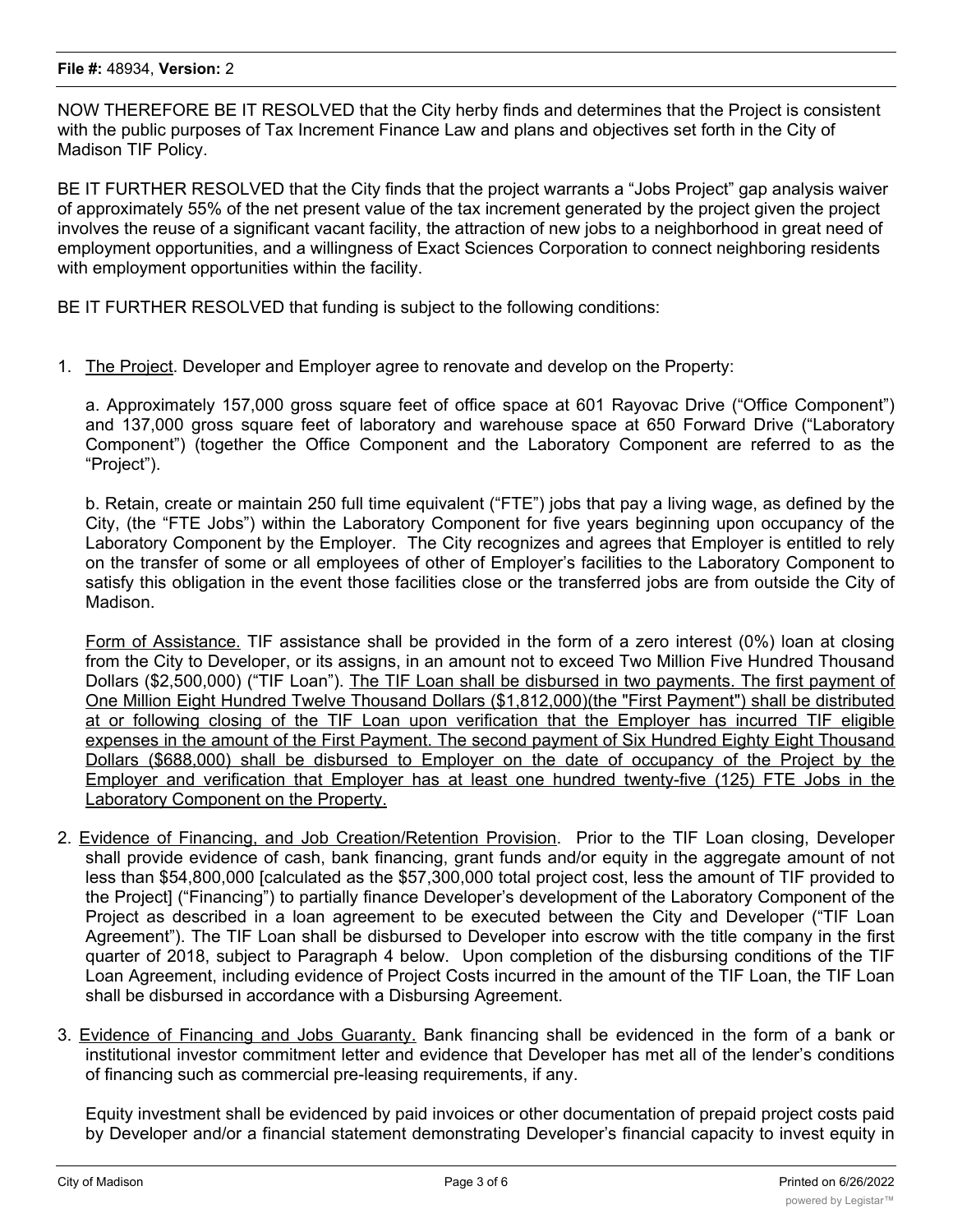the Project. In aggregate, Developer's equity investment shall not be less than the amount of the TIF Loan at closing.

The Guarantor shall guaranty to create or maintain for each of the five years following the date of the issuance of a certificate of occupancy ("COO") for the Laboratory Component of the Project by the Employer, at least the following number of FTE Jobs at the Laboratory Component of the Project (the "Jobs Guaranty"):

| Year 1 (one year after COO), | 125 total FTE Jobs                       |
|------------------------------|------------------------------------------|
| Year 2 after COO             | 50 new jobs, 175 total FTE Jobs retained |
| Year 3 after COO             | 25 new jobs, 200 total FTE Jobs retained |
| Year 4 after COO             | 25 new jobs, 225 total FTE Jobs retained |
| Year 5 after COO             | 25 new jobs, 250 total FTE Jobs retained |

Verification of the number of FTE Jobs will be evidenced by a certified statement by Employer sent to the Office of Business Resources, subject to verification to the City's reasonable satisfaction, of compliance with this provision at the first, second, third, fourth, and fifth anniversaries of the date of occupancy of the Laboratory Component of the Project by the Employer.

In the event that the Jobs Guaranty is not met as evidenced by Employer's certification and City verification, then the Guarantors shall be required to pay a penalty in the amount of \$26,020 per job (calculated as the 2018 Living Wage Standard (\$13.01 per hour) x 40 hours a week x 50 weeks a year = \$26,020/FTE job) below the Jobs Guaranty for the applicable year with an annual cap of \$500,000 [calculated as the total amount of the TIF Loan divided by 5 years].

- 4. 2018 Capital Budget Authorization. Funding for the Two Million Five Hundred Thousand Dollar (\$2,500,000) TIF Loan is contingent upon an approval of the City of Madison 2018 Capital Budget authorizing the expenditure of funds stated herein.
- 5. Method of Payment and Tax Increment Guaranty. In addition to the Jobs Guaranty, TIF Loan shall be repaid by Developer through tax increments generated by the Project and/or cash payments by Developer or Guarantor. A schedule of the projected increment used to calculate the TIF Loan amount shall be attached to the TIF Loan Agreement ("Increment Schedule").
- 6. No TID Certification. In the event that the TID #46 Plan and Boundary Amendment is not certified by DOR on or about April 30, 2018, Developer shall be obligated to repay all funds disbursed by the City as a conventional loan, amortized over ten years, together with the costs of issuance and interest on the unpaid principal balance at a rate equal to the rate of the City's borrowing, plus one hundred basis points. Developer and Borrower shall perform on all requirements of the TIF Loan Agreement for the loan funds disbursed to Developer by the City ("City Loan"). In such event, the City shall credit Developer for the City's portion of annual estimated incremental property taxes levied on the Project, as set forth in the Tax Increment Guaranty provision in Section 5, until the City Loan is repaid. If in any year, the actual annual tax levy on the Project is less than the amount set forth in the Tax Increment Guaranty, Developer shall pay the City the annual difference as a guaranty payment. Developer shall repay to the City remaining principal on the City Loan, if any, at its ten-year maturity (maturing 10 years after COO). In the event of the TID #46's non-certification, the City shall make its best effort to correct any issues that prevented Plan Amendment certification in 2018 and secure certification by DOR in 2019.
- 7. Sale to Tax Exempt Entity PILOT Payment. Developer and Borrower shall be prohibited from selling, leasing or transferring the Property prior to the Developer's repayment of the TIF Loan without the prior written notice to the City (except for transfers made pursuant to foreclosure of senior loan on the project). If Developer sells the Property to a tax-exempt entity ("Buyer"), whereupon such ownership renders the Property as property tax-exempt, Buyer shall pay the City an annual payment in lieu of taxes (PILOT) in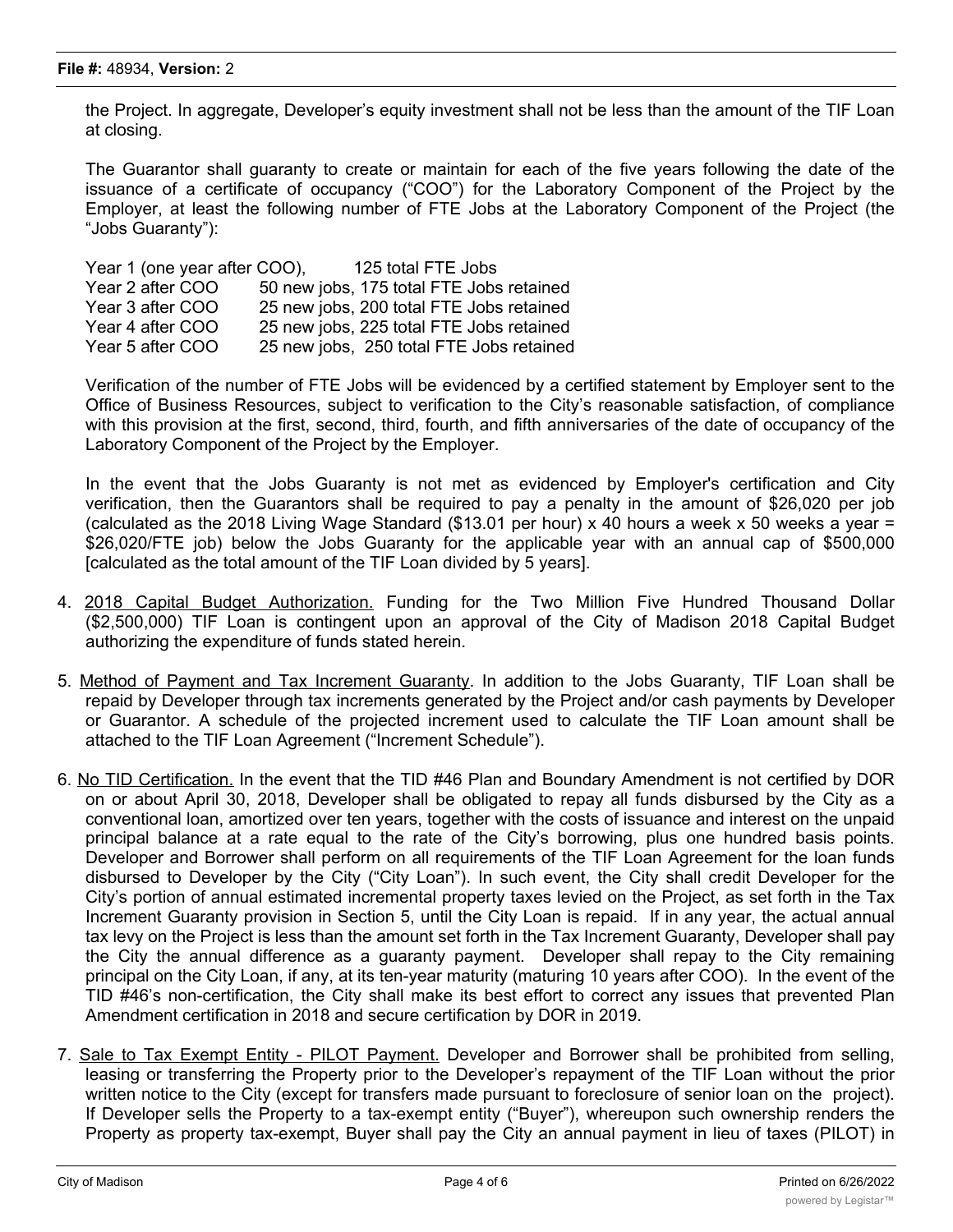the amount of property tax last levied as of the date of sale to Buyer, frozen, through 2035. The City shall share said PILOT in proportion with the overlying taxing jurisdictions. Buyer shall execute a PILOT Agreement and a mortgage in favor of the City in the amount of the PILOT payments ("Buyer's Mortgage") at the time of Buyer's acquisition of the Property. The Buyer's Mortgage and PILOT Agreement shall be released and terminated by the City upon the receipt by the City of the required PILOT payments.

- 8. Security and Corporate Guaranty. The TIF Loan shall be evidenced by a Note executed by Developer, or its assigns, to the City of Madison in the amount of the TIF Loan bearing zero percent (0%) interest ("Note"). Developer shall execute a mortgage or mortgages against the Property in favor of the City of Madison securing payment of the TIF Loan ("Mortgage"). If necessary, the City shall agree to execute a subordination of mortgage in a form approved by the City Attorney and acceptable to Developer and Developer's lender(s). Exact Sciences Corporation shall execute a corporate guaranty guaranteeing the payment of the TIF Loan and the PILOT payment if necessary. Prior to closing, Developer shall provide the City with an appraisal of the Property dated within 6 months prior to closing.
- 9. Satisfaction. The TIF Loan Agreement and Mortgage shall be satisfied and the Note cancelled, via a recordable mortgage release, upon full repayment of the TIF Loan.
- 10. Affirmative Action MGO 39.02 (9). Developer and its contractors/subcontractors shall comply with all applicable provisions of the Madison General Ordinance (MGO) 39.02 (9), concerning contract compliance requirements. Prior to commencing construction, Developer shall contact the City's Affirmative Action Division to assure that Developer is in compliance with the aforementioned requirements. Developer shall assist and actively cooperate with the Affirmative Action Division in obtaining the compliance of contractors and subcontractors with such applicable provisions of the Madison General Ordinance. Developer shall allow maximum feasible opportunity to small business enterprises to compete for any contracts entered into pursuant to the contract.
- 11. Living Wage (MGO 4.20). Developer shall comply with Madison General Ordinance 4.20 that requires Developer to provide a living wage.
- 12. Accessibility (MGO 39.05). Developer shall submit a written assurance of compliance with Madison General Ordinance 39.05.
- 13. Equal Opportunity. Developer shall comply with all applicable local, state and federal provisions concerning Equal Opportunity.
- 14. Equal Benefits. Developer shall comply with Madison General Ordinance 39.07 that requires Developer to provide equal benefits.
- 15. Ban the Box. Developer shall comply with Madison General Ordinance 39.08 related to job applicant arrest and conviction records.
- 16. Material Changes. Any material changes to the size or use of the Project or Property that is stated in the TIF Application as of the date of introduction of a resolution to the Common Council to approve this TIF Loan, shall subject this TIF Loan commitment to reconsideration by the City, or if the loan has been made to immediate repayment of the TIF Loan by Developer or Guarantor. Notwithstanding the foregoing, the City acknowledges that the Developer may, with the prior approval of the City, which approval may not be unreasonably withheld, reconfigure the size of the Project to address current market conditions.
- 17. Project Completion. Developer shall guarantee that the construction of the Project will be completed by December 31, 2019. Project completion shall be evidenced by the issuance of a certificate of occupancy.
- 18. Property Insurance. Prior to funding, evidence shall be provided that a property insurance policy of the